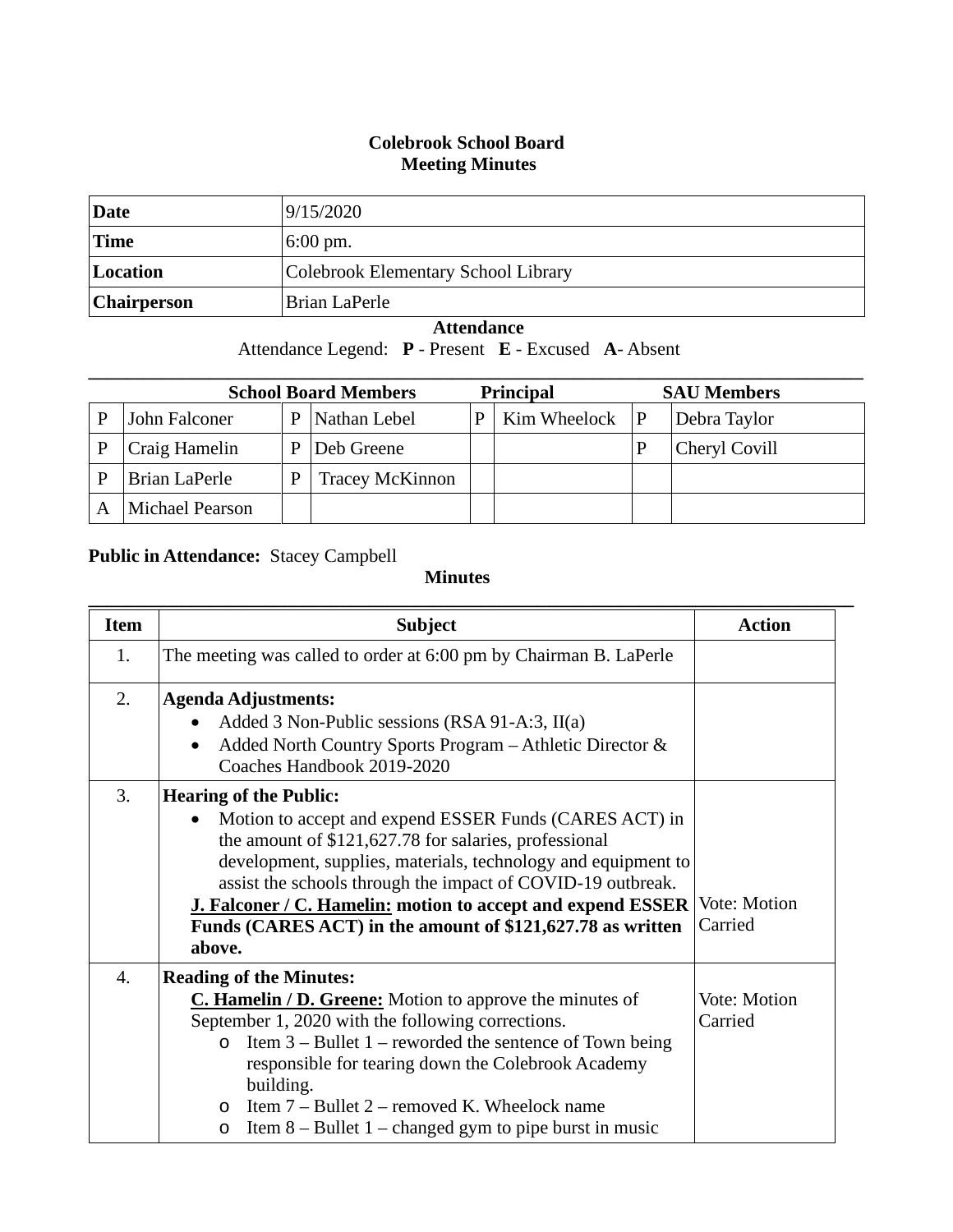|    | room and locker room<br>Item $20$ – Bullet 2 – replaced K. Wheelock name with C.<br>$\circ$<br>Hamelin                                                                                                                                                                                                                                                                                                                                                                                                                                                                                                                                                                                                                                                                                                      |                         |
|----|-------------------------------------------------------------------------------------------------------------------------------------------------------------------------------------------------------------------------------------------------------------------------------------------------------------------------------------------------------------------------------------------------------------------------------------------------------------------------------------------------------------------------------------------------------------------------------------------------------------------------------------------------------------------------------------------------------------------------------------------------------------------------------------------------------------|-------------------------|
| 5. | <b>Special Reports:</b><br><b>None</b>                                                                                                                                                                                                                                                                                                                                                                                                                                                                                                                                                                                                                                                                                                                                                                      |                         |
| 6. | <b>Principal's Report:</b> Kim Wheelock<br>Students have been in school for 6 days, having schedule<br>$\bullet$<br>issues.<br>K. Wheelock asked the board about using the lockers for<br>Seniors, Juniors, Sophomores, & Freshmen and maintaining<br>the social distance for school events.<br>D. Greene asked K. Wheelock to check into the middle<br>$\circ$<br>school students having use of the lockers.<br>Kindergarten testing was done on 9/20/20, high risk,<br>guidelines desk to be 6 feet apart<br>Staff did a good job.<br>$\bullet$<br>K. Wheelock mentioned with the lack of courses that are being<br>offered she is concerned on the lack of education the students<br>are missing out on.<br>B. LaPerle expressed his concerns on the subject and<br>$\circ$                              |                         |
| 7. | he feels it is a lower level of education.<br>Superintendent's Report: Debra Taylor<br>Talked about fall back to school plan<br>$\bullet$<br>Passed out guidelines to the board members and spoke on<br>$\bullet$<br>them<br>Spoke on some parents concerns on sending their child to<br>school<br>T. McKinnon asked what the concerns where $- D$ .<br>O<br>Taylor mentioned the parent's concerns are children<br>catching the virus.<br>VLAC is full<br>Spoke on the 14-day quarantine if school was to close and<br>spoke on remote learning<br>Spoke on the changes in the North Country Sports Program -<br>Athletic Director & Coaches Handbook 2019-2020<br>D. Greene / J. Falconer: motion to accept the changes in the<br>North Country Sports Program that Superintendent D. Taylor<br>spoke on. | Vote: Motion<br>Carried |
| 8. | <b>Business Administrator's: Cheryl Covill</b><br>Report attached<br>Health Trust Fund – SAU will be receiving around \$70,000<br>back                                                                                                                                                                                                                                                                                                                                                                                                                                                                                                                                                                                                                                                                      |                         |
| 9. | NH School Board Association Business: John Falconer<br>Keep checking emails<br>Asked if T. McKinnon was on the mailing list. C. Covill would                                                                                                                                                                                                                                                                                                                                                                                                                                                                                                                                                                                                                                                                |                         |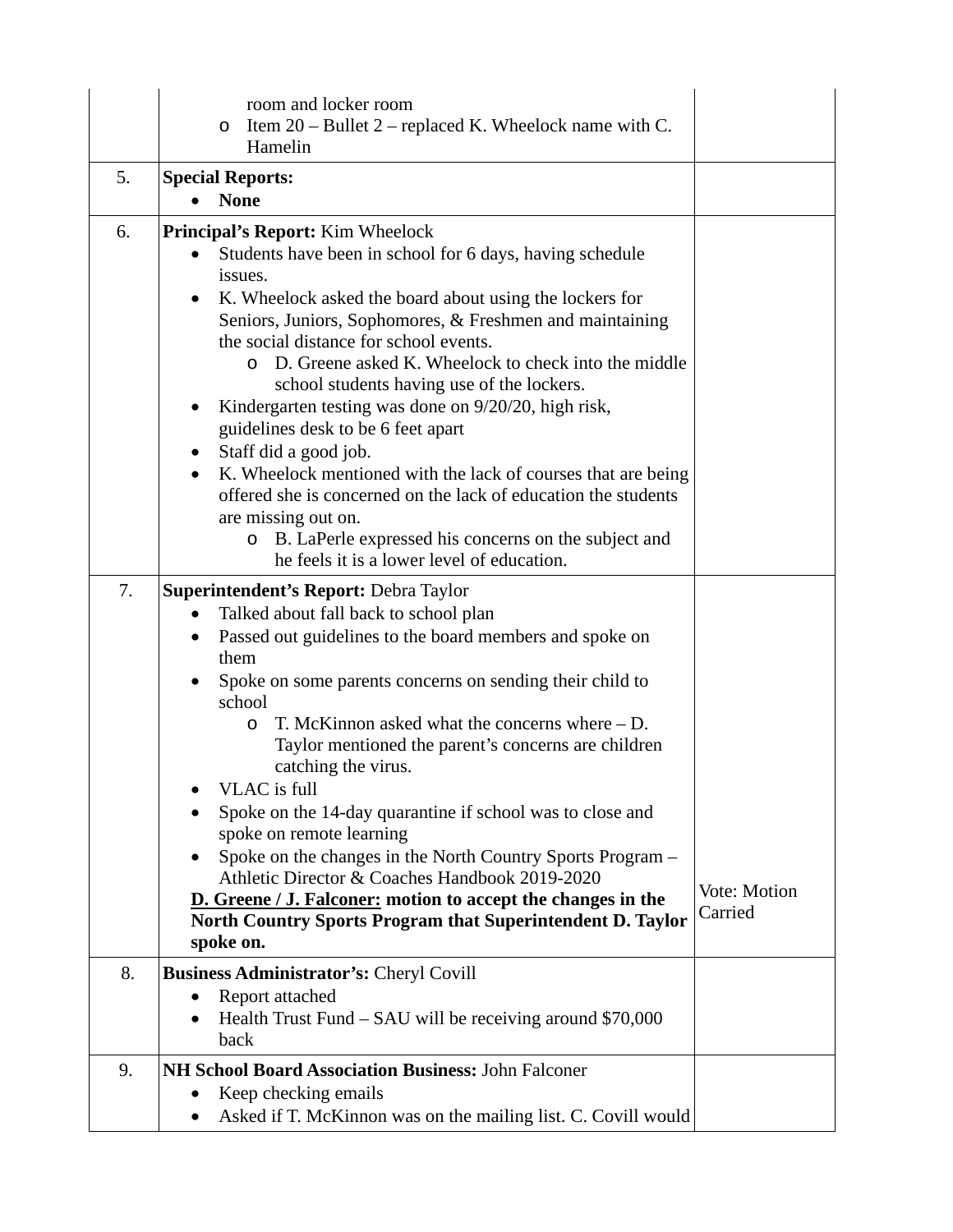|     | check with Tori.                                                                                                                                                                                                          |
|-----|---------------------------------------------------------------------------------------------------------------------------------------------------------------------------------------------------------------------------|
| 10. | <b>Co-Curricular Committee Report: Brian LaPerle</b><br>None                                                                                                                                                              |
| 11. | <b>Building Committee: Craig Hamelin</b><br>None                                                                                                                                                                          |
| 12. | <b>Policy Committee Report: Deb Greene</b><br>None<br>Scheduling a meeting in October<br>٠                                                                                                                                |
| 13. | <b>Negotiations Committee Report: John Falconer</b><br>Speak later about the meeting                                                                                                                                      |
| 14. | <b>Curriculum Committee Report: Deb Greene</b><br>None<br>$\bullet$                                                                                                                                                       |
| 15. | <b>Technology Committee Report: Nathan Lebel</b><br>None<br>$\bullet$                                                                                                                                                     |
| 16. | <b>Regional Committee Report: Brian LaPerle</b><br>Canceled<br>Members received draft of website, good feedback, the link is<br>on the SAU website<br>Financial group looking at models and will decide on final<br>model |
| 17. | <b>Unfinished Business:</b><br>None<br>$\bullet$                                                                                                                                                                          |
| 18. | <b>New Business:</b><br><b>None</b>                                                                                                                                                                                       |
| 19. | <b>Other Business:</b><br><b>None</b>                                                                                                                                                                                     |
| 20. | <b>Information:</b><br><b>None</b>                                                                                                                                                                                        |
| 21. | <b>Non-Public Session:</b><br>$3$ - Non-Public (RSA 91-A :3, II(a)                                                                                                                                                        |
| 22. | <b>Meetings:</b><br>Colebrook School Board Meeting: Tuesday, October 6, 2020<br>@ 6:00 p.m.                                                                                                                               |
| 23. | Adjournment:<br>General meeting ended $@$ 6:55 p.m.; entered Non – Public<br>session in accordance with RSA 91-A:3, II (a); exited Non-<br>Public Session at 7:45 p.m.                                                    |

Respectfully Submitted Dorothy Uran Recording Clerk